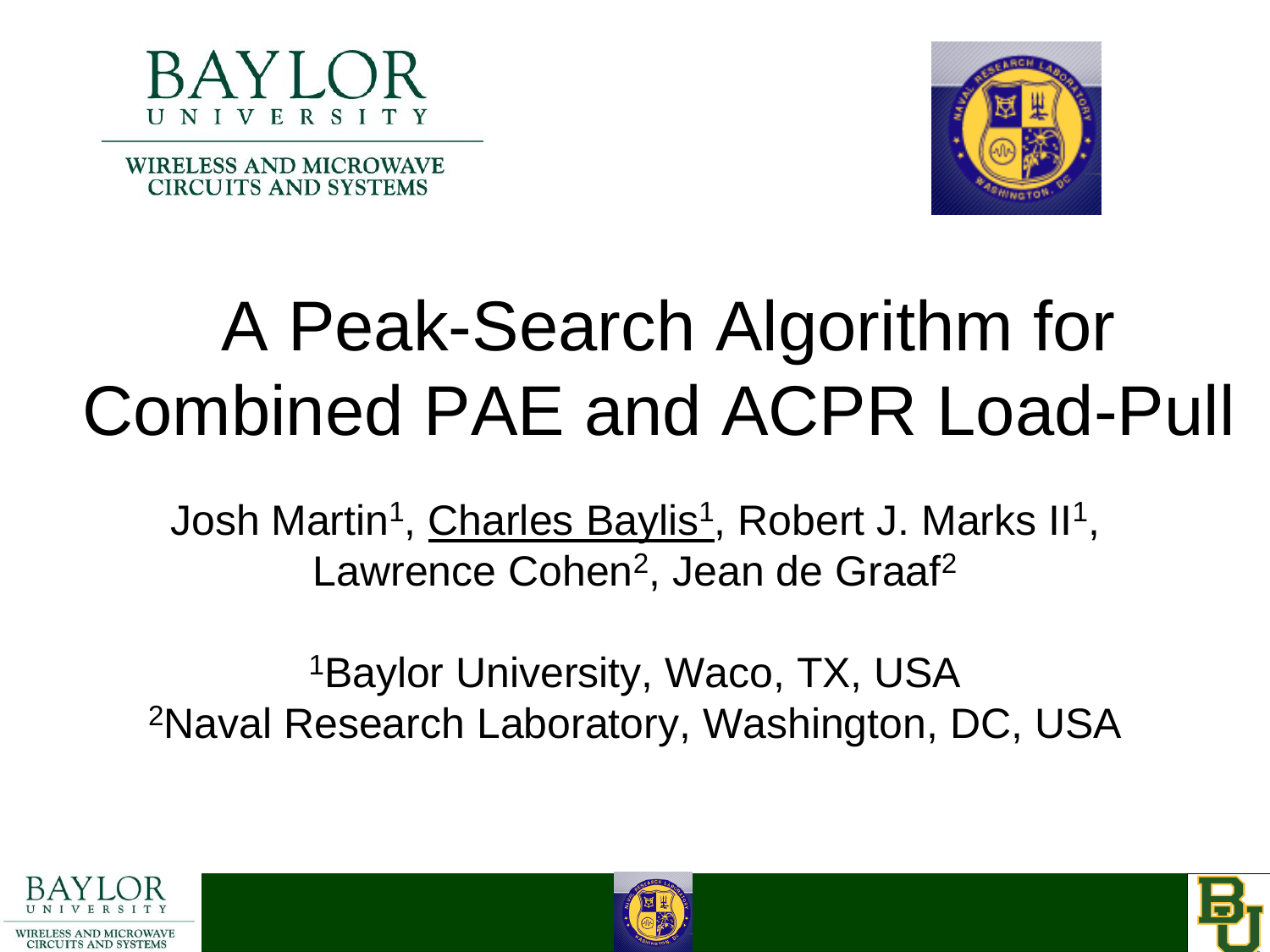# Baylor WMCS Program

- Wireless and Microwave Circuits and Systems
- Wireless and Microwave Education and Research in a Caring, Christian Environment
- Launched in 2008.
- For more information, go to [http://www.wmcslab.org.](http://www.wmcslab.org/)







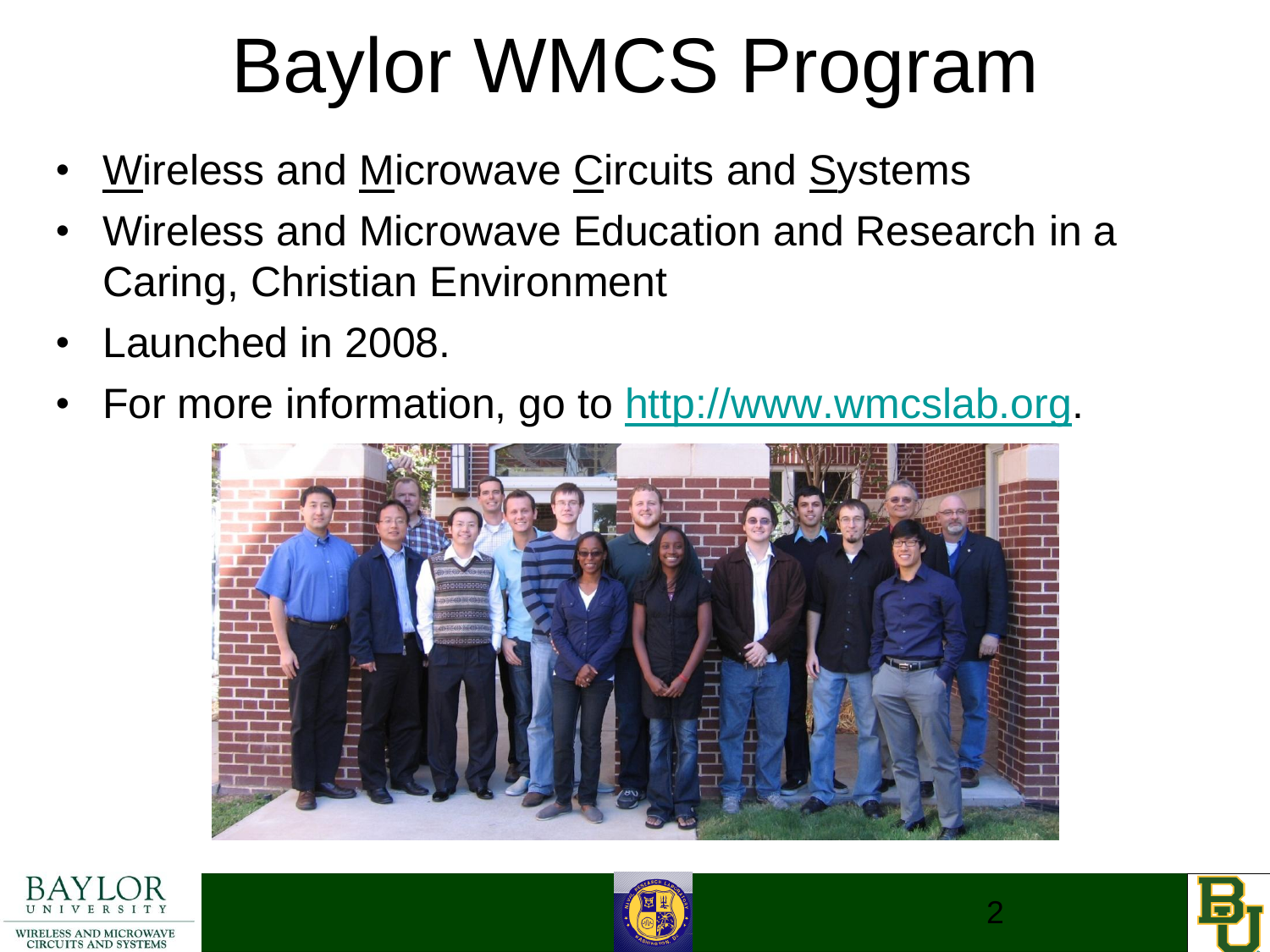# Load-Pull and Radar Power Amplifiers

- Radar power amplifiers are being forced to operate in tighter spectrum allocations, while maintaining high efficiency.
- The National Broadband Plan
	- Mandates the release of 500 MHz of newly available spectrum for wireless applications in the next 10 years.
	- Much of this spectrum will be re-allocated from radar.
- Radar systems may have to eventually operate in a dynamic spectrum access (DSA) environment.
	- Changing spectral constraints
	- Reconfigurability





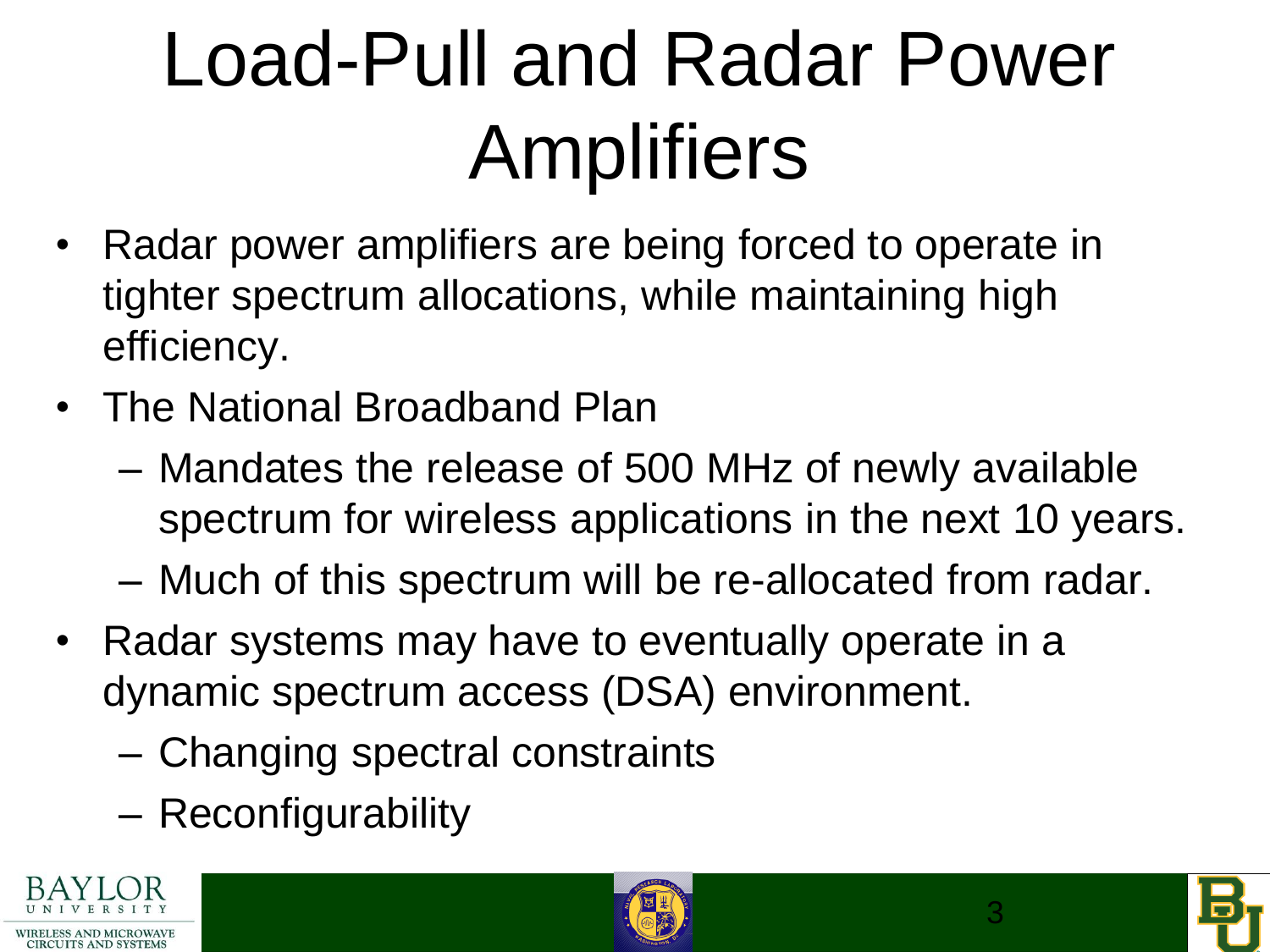# Spectral Constraints

- Radar criteria imposed in the Radar Spectrum Evaluation Criteria (RSEC), which are determined by the National Telecommunications and Information Administration (NTIA).
- Spectral spreading is caused by nonlinearity in the nonlinear power amplifier  $\rightarrow$  intermodulation
- Spectral mask outlines the required confines of the signal:

\*Reprinted from J. de Graaf, H. Faust, J. Alatishe,  $\longrightarrow$ and S. Talapatra, "Generation of Spectrally Confined Transmitted Radar Waveforms," Proc. IEEE Conf. on Radar, 2006, pp. 76-83



4



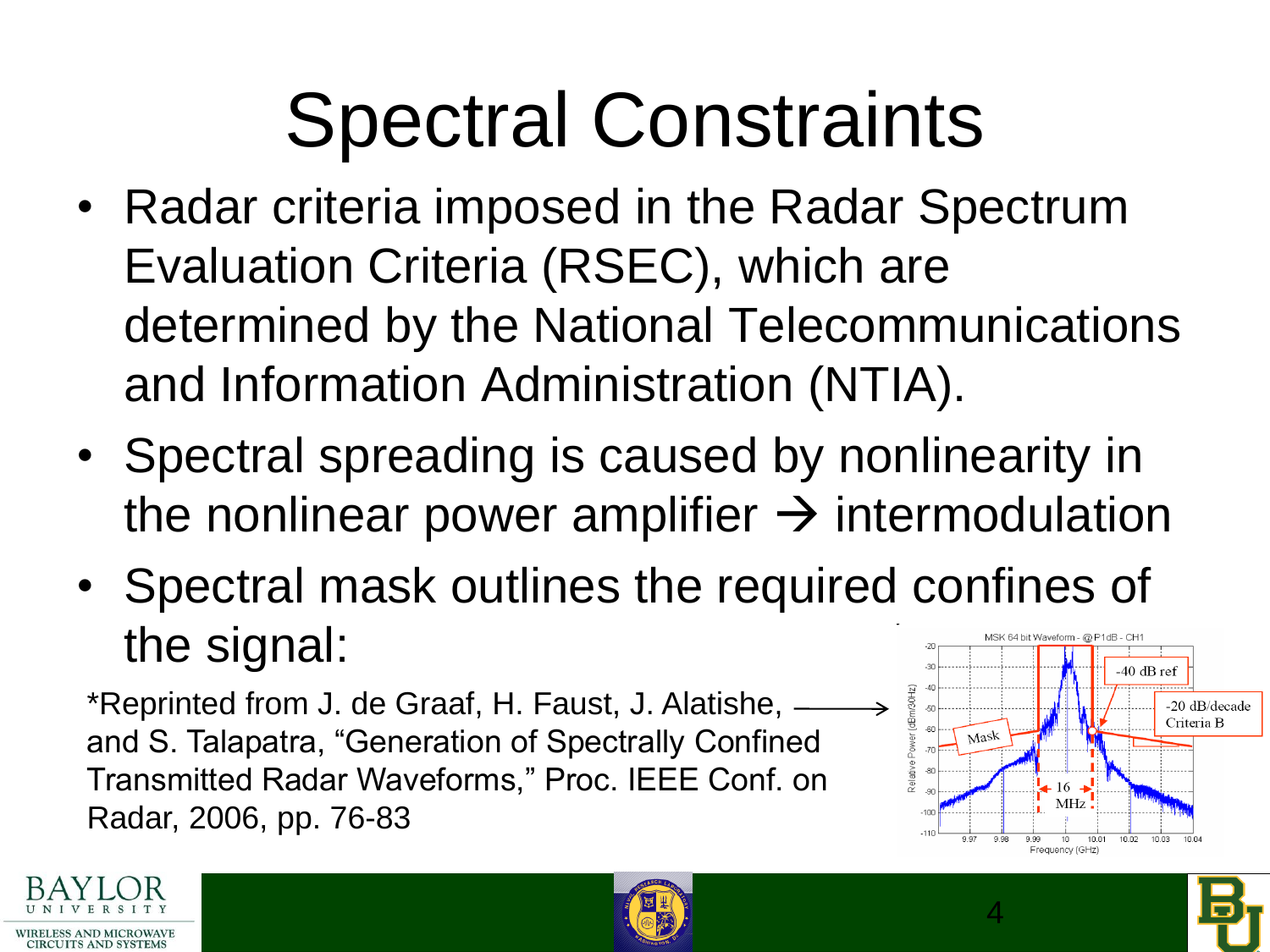# Sources of Spreading

- Third-order nonlinearity ("intermodulation distortion") in the amplifier transistor between inband components
- Assume a third-order nonlinear system:  $v_{out}(t) = a + bv_{in}(t) + cv_{in}^{2}(t) + dv_{in}^{3}(t)$
- Stimulate with a two-tone input signal:

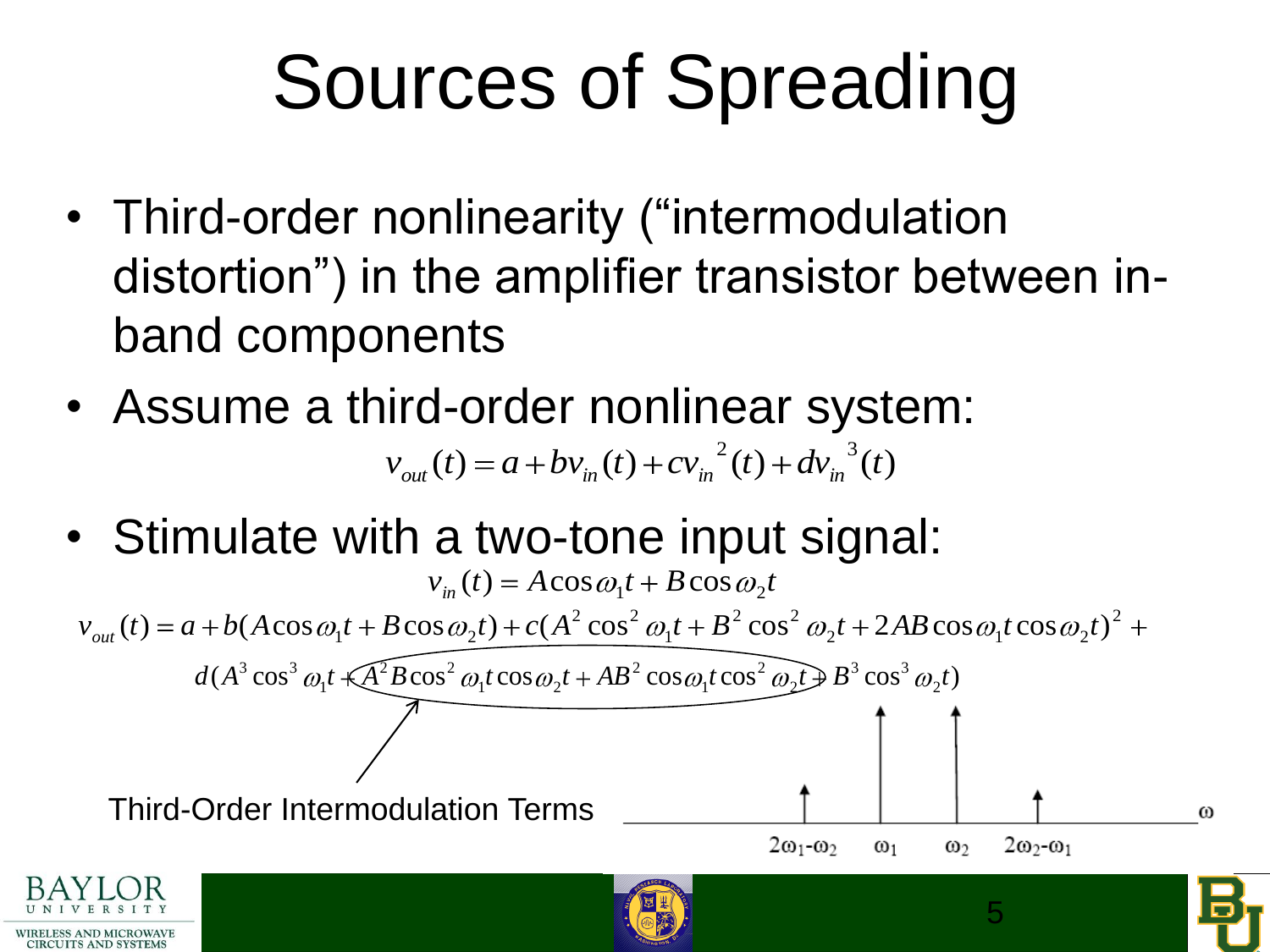# The Need: Fast Pareto Search

- Pareto search: an optimization for two governing criteria (i.e. PAE and ACPR)
- The Pareto front is the "tradeoff curve" that connects the PAE and ACPR optimum points.
- Goal: Maximize PAE while maintaining ACPR to meet spectral mask requirements.
- Applications:
	- Real-time radar reconfigurability
	- DSA cognitive radio platform
	- Faster bench-top measurements





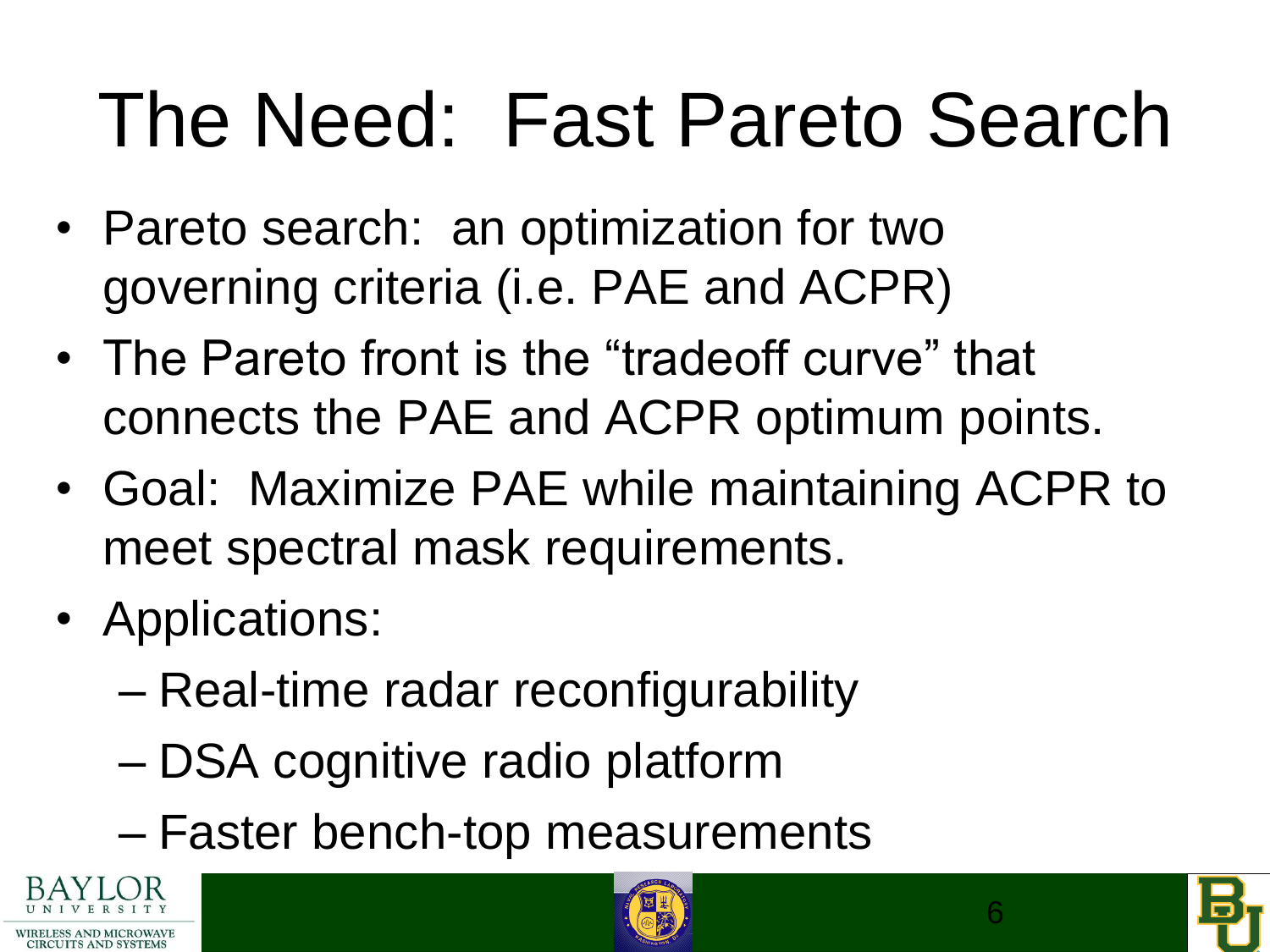## Baylor Optimization Test Platform







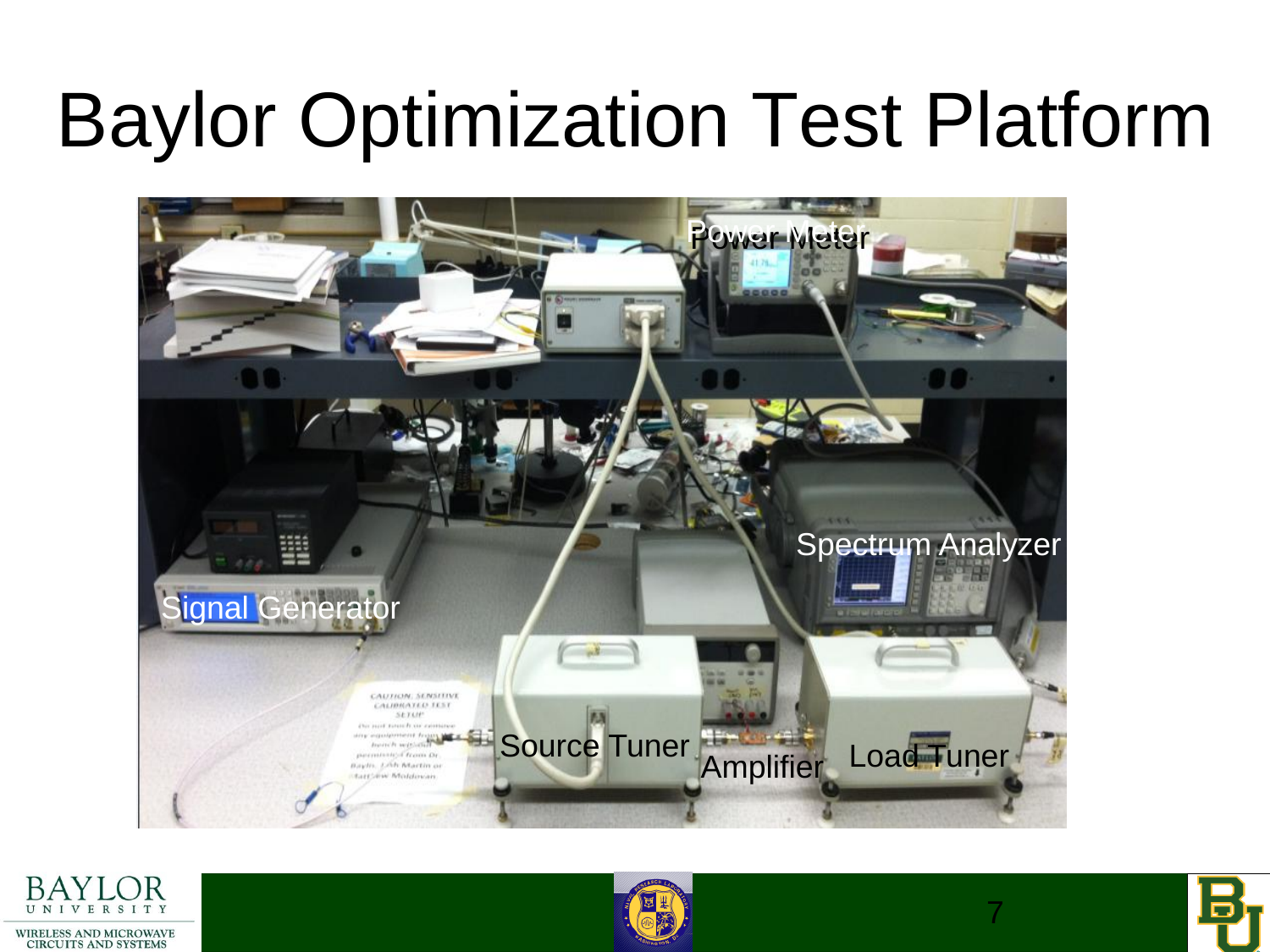### Search Process

• During the search, neighboring points are measured and the direction of maximum increase is calculated.



• Search end:

Candidate 1

**WIRELESS AND MICROWAVI** CIRCUITS AND SYSTEM



Candidate 2

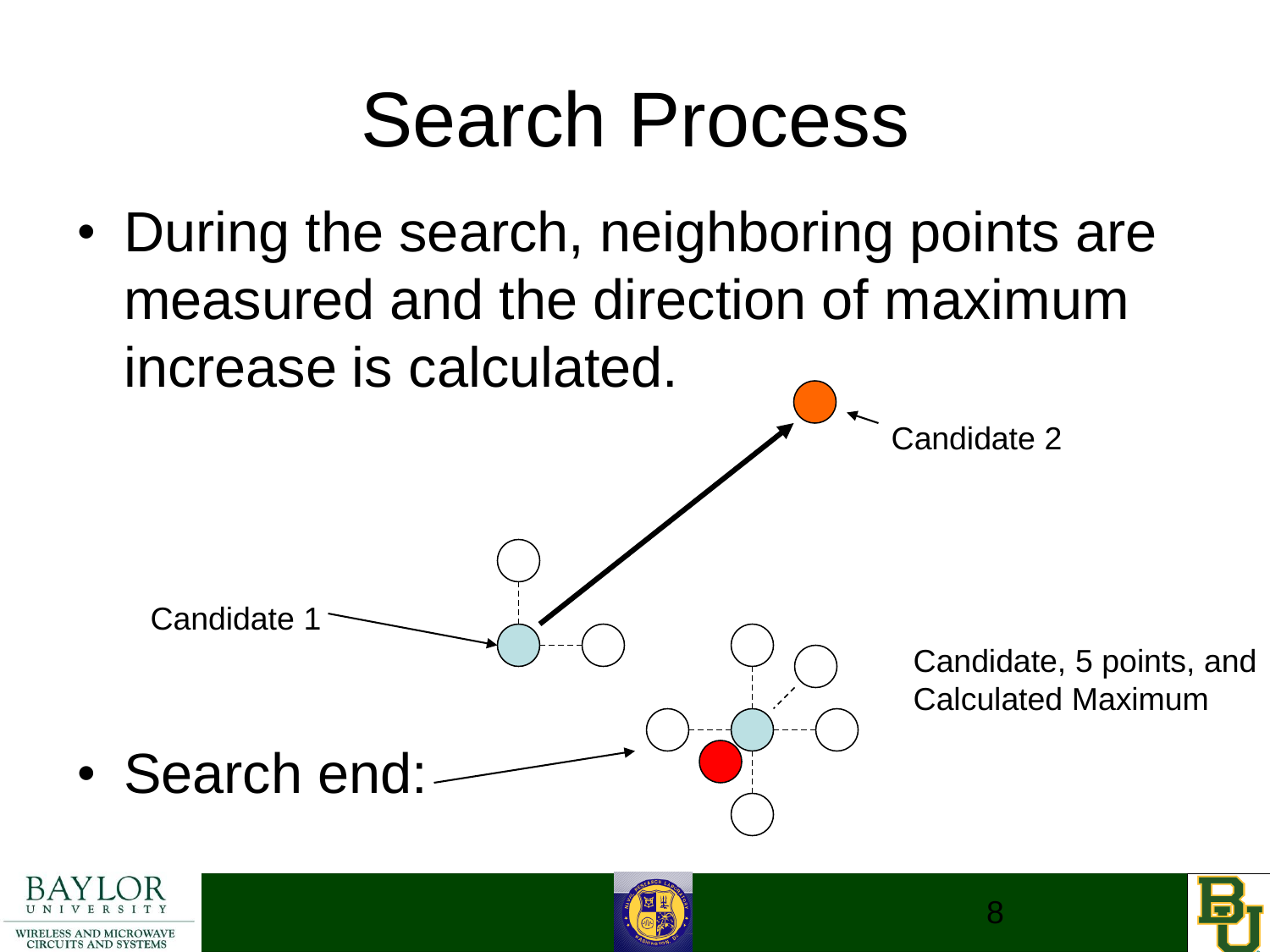# Intelligent Search for PAE/ACPR

- Steepest ascent algorithm
- Maximum PAE found first.
- ACPR point found from another steepest ascent search starting at the maximum PAE location. A small step size is used.
- The ACPR search will be along the Pareto tradeoff line and can be stopped when ACPR is low enough.





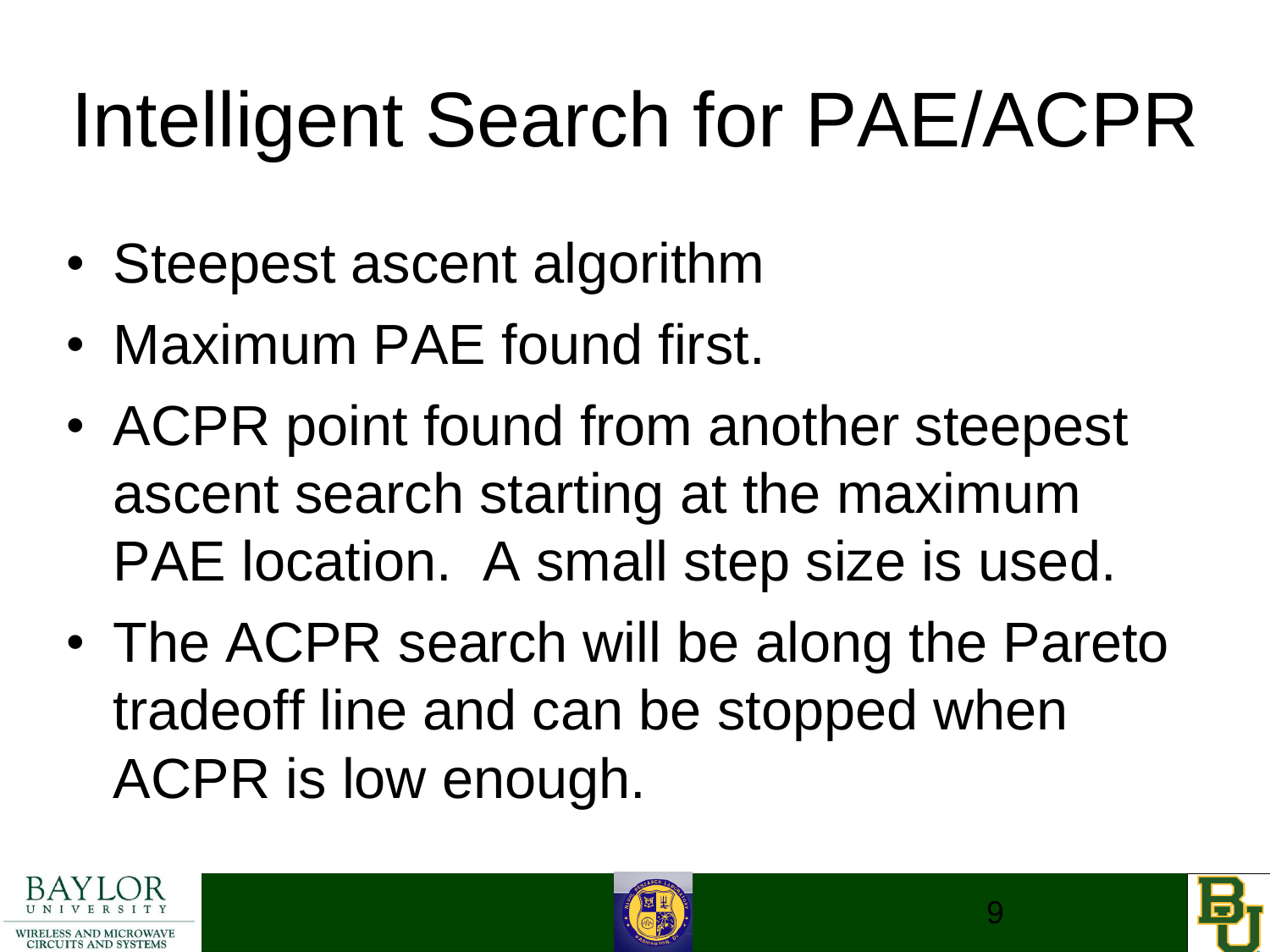# Agilent ADS/Modelithics Model Simulation Results

PAE Intelligent Algorithm **START** Maximum PAE= 33.90% at 0.693<170.71˚ x (rect)

Standard Load-Pull:  $(Red = PAE, Blue = ACPR)$ 

> Maximum PAE= 33.72% at 0.689<172.08˚

18 measurements





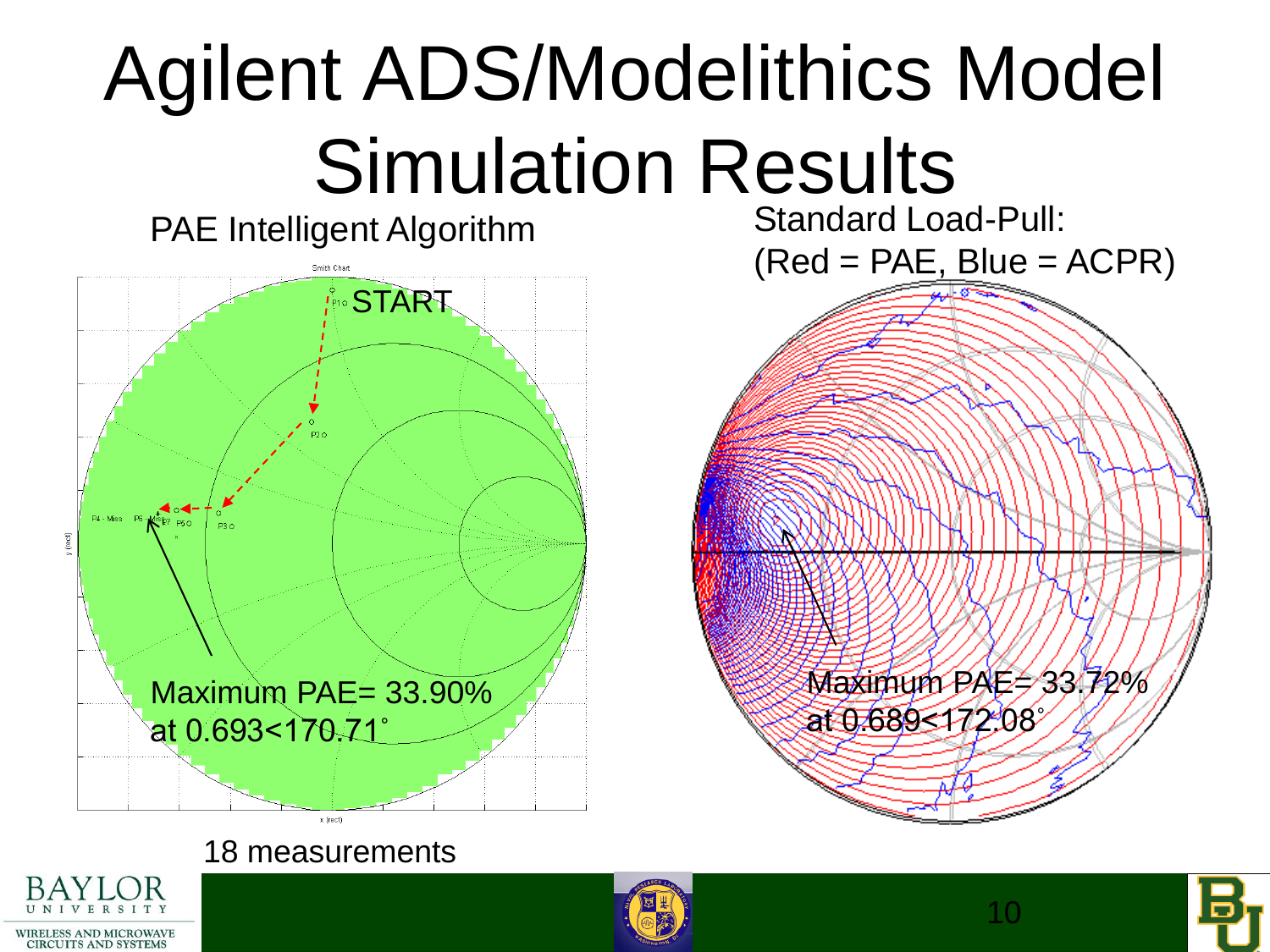## Simulation Results

#### ACPR Intelligent Algorithm

Smith Chan START (PAE Max) Minimum ACPR = -52.00 dBm at 0.935<173.43˚ v (roct) 25 measurements

Standard Load-Pull:  $(Red = PAE, Blue = ACPR)$ 







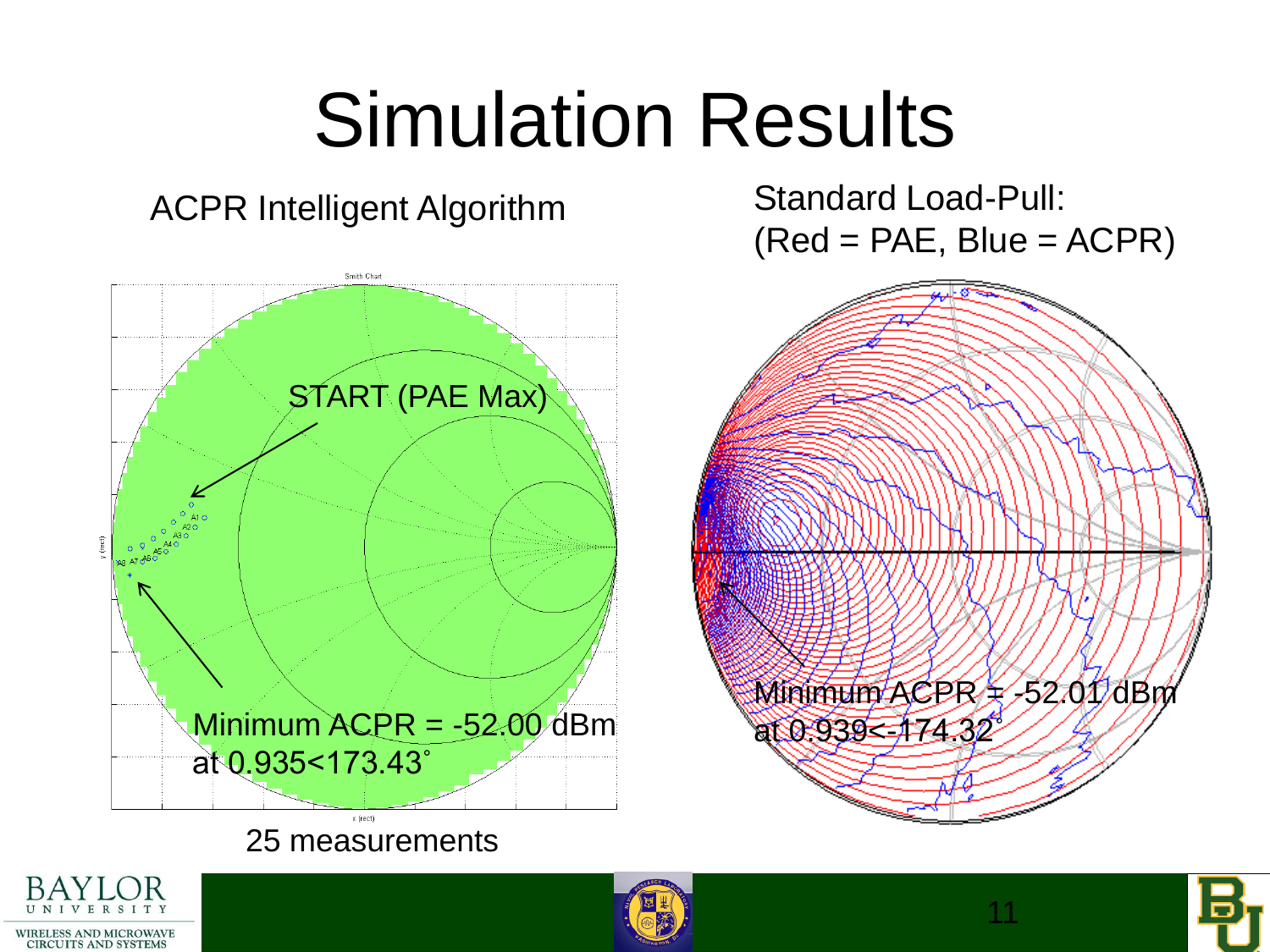# Simulation: Multiple Starting **Points**







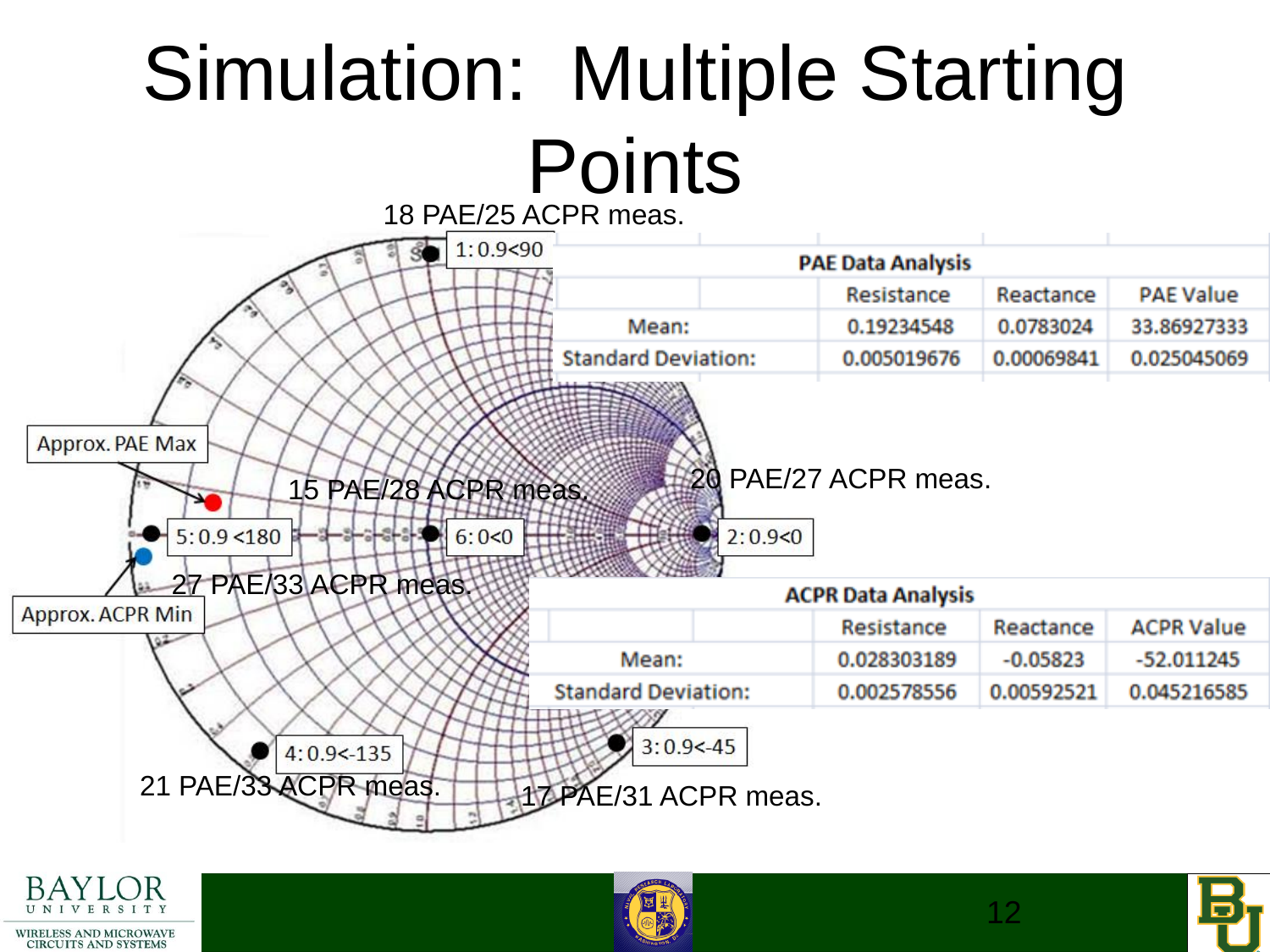### Measurement Search



21 PAE/ 25 ACPR Measurements 1000 Measurements





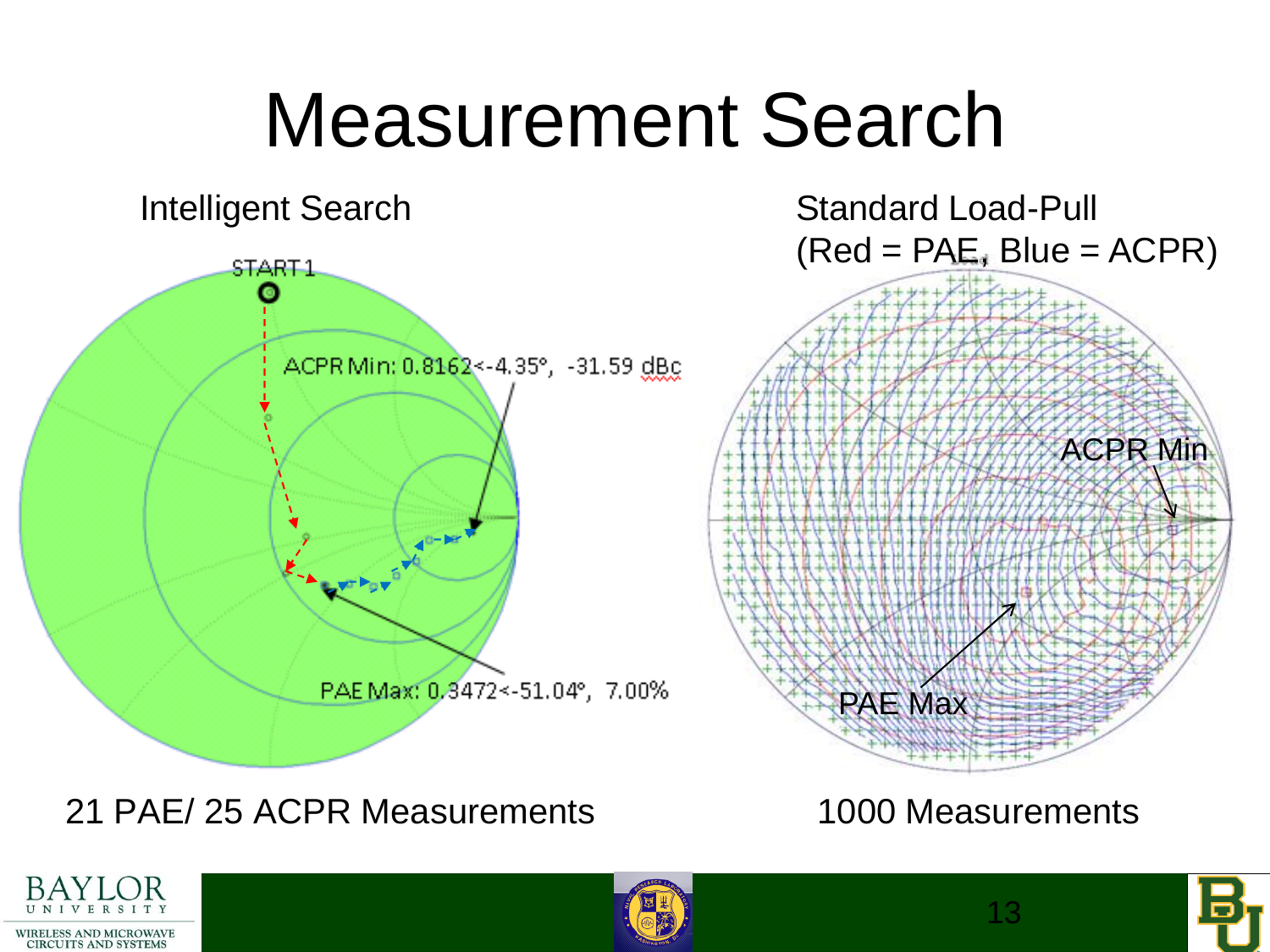#### Measurement: Multiple Starting **Points PAE Data Analysis**



**CIRCUITS AND SYSTEMS**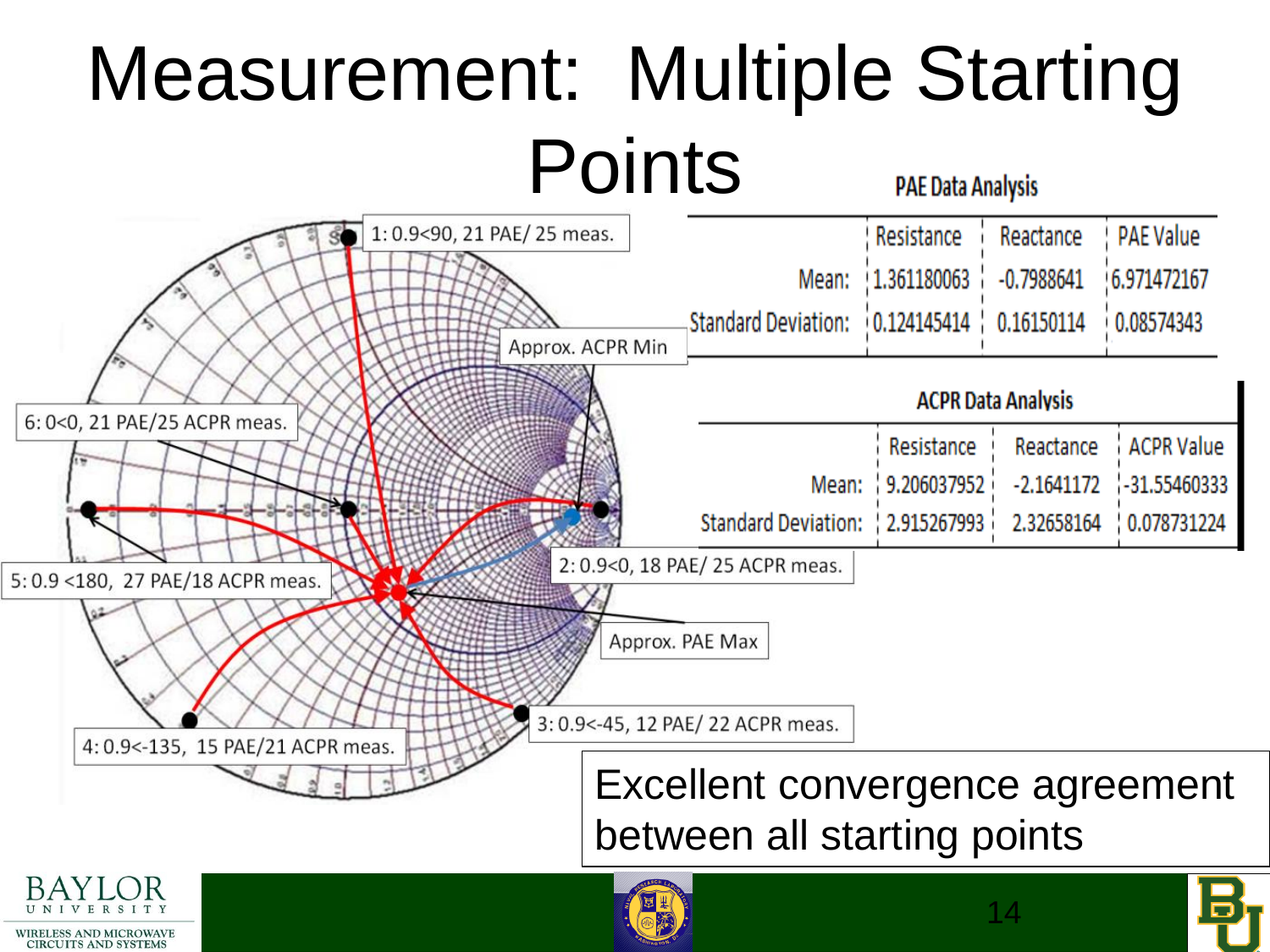## Pareto Path Approximation Intelligent Search **Pareto Line Plotted** from Standard Load Pull START<sub>1</sub> ACPR Min: 0.8162 <- 4.35°, -31.59 dBc ACPR Min PAE Max PAEMax: 0,3472 <- 51.04°, 7.00%

#### The steepest ascent reasonably estimates the Pareto front.





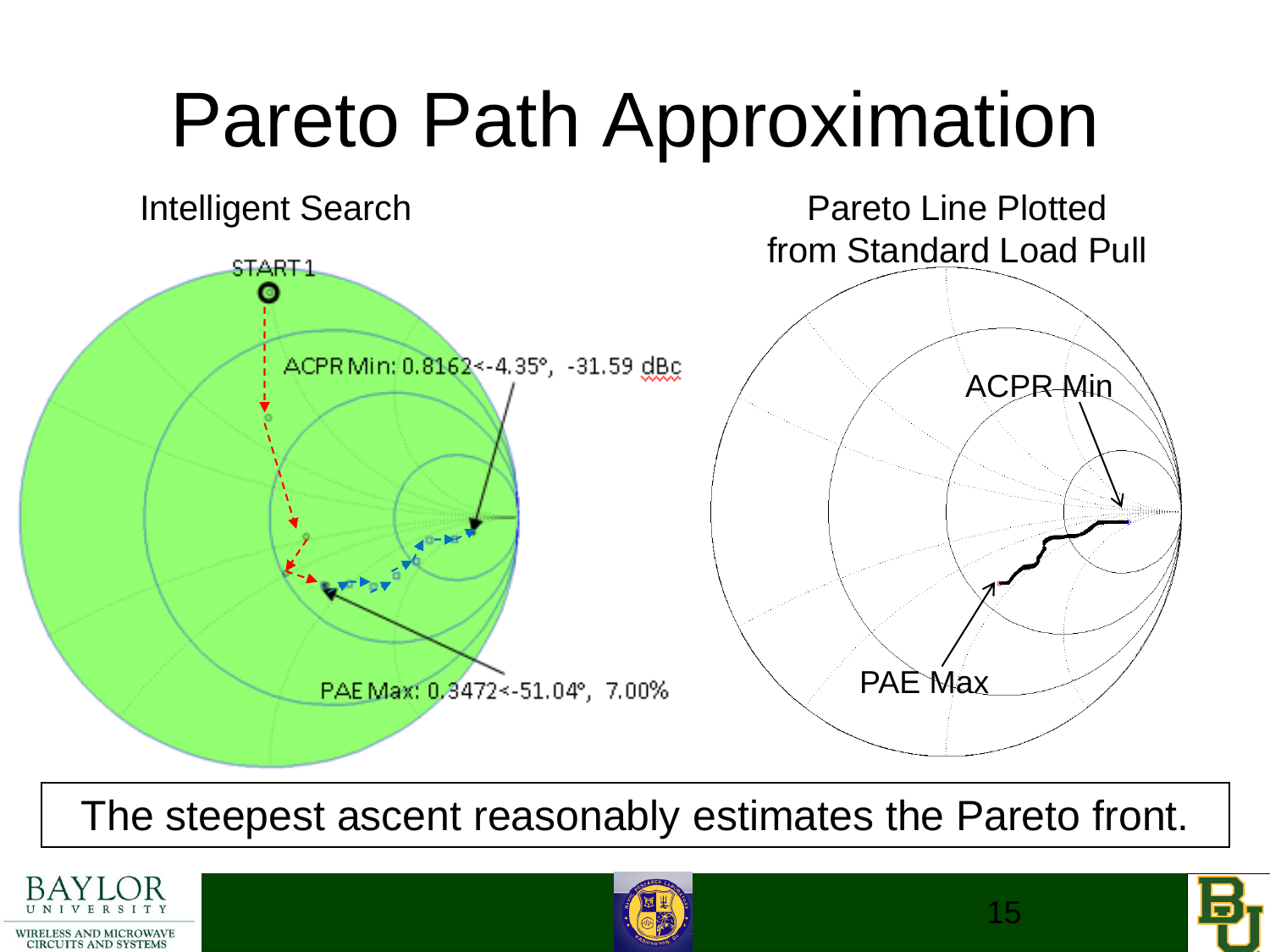# ACPR Tolerance Measurement Search

- Goal: Obtain the best poweradded efficiency for ACPR < - 29.4 dBc.
- Intelligent search process:
	- Steepest ascent search for PAE maximum (red).
	- Small-distance steepestdescent toward ACPR minimum (blue)  $\rightarrow$  Pareto!
	- Stop once inside the ACPR tolerance.
- $21+16=37$  measurements



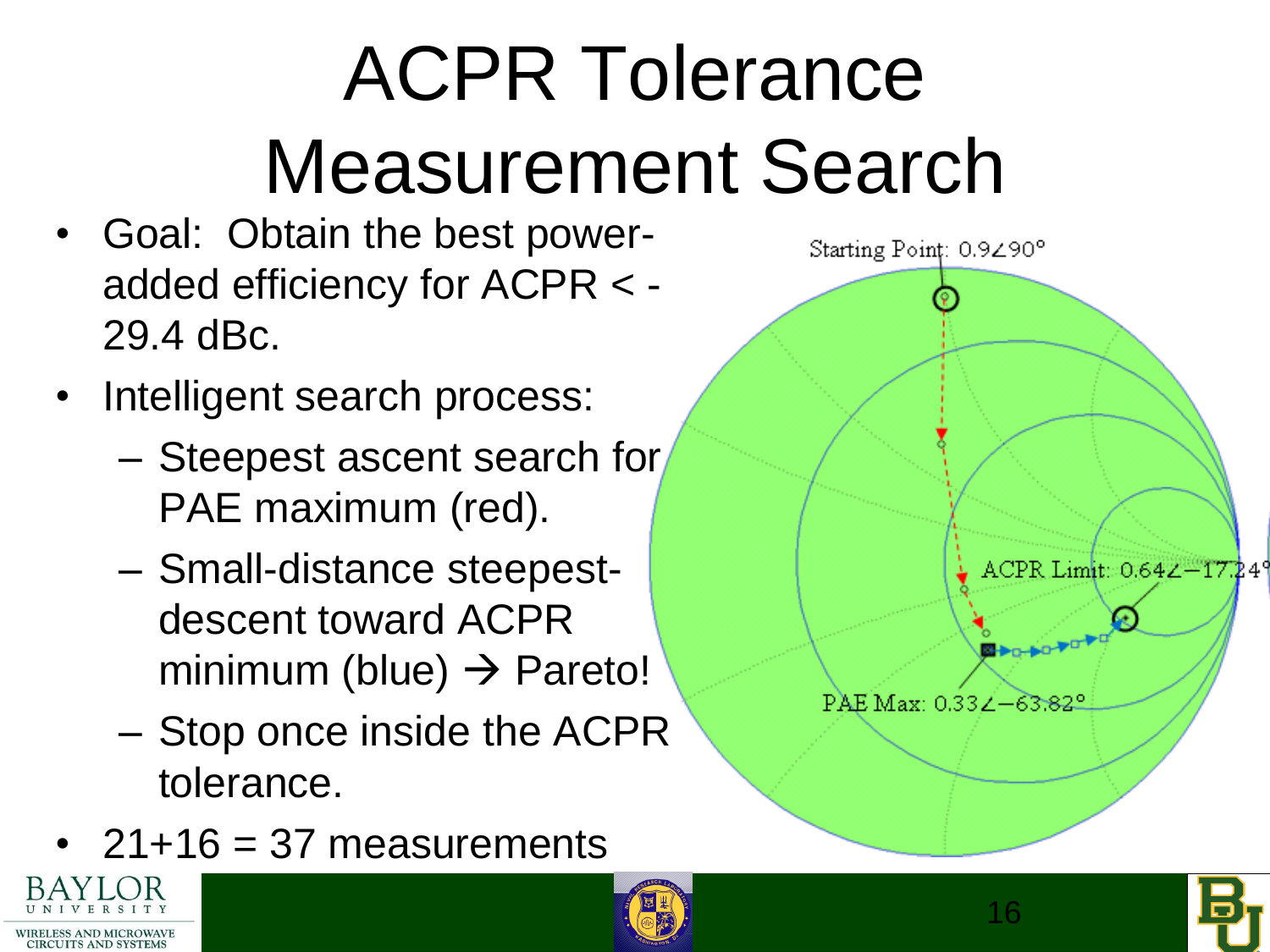## ACPR Tolerance Measurement Search







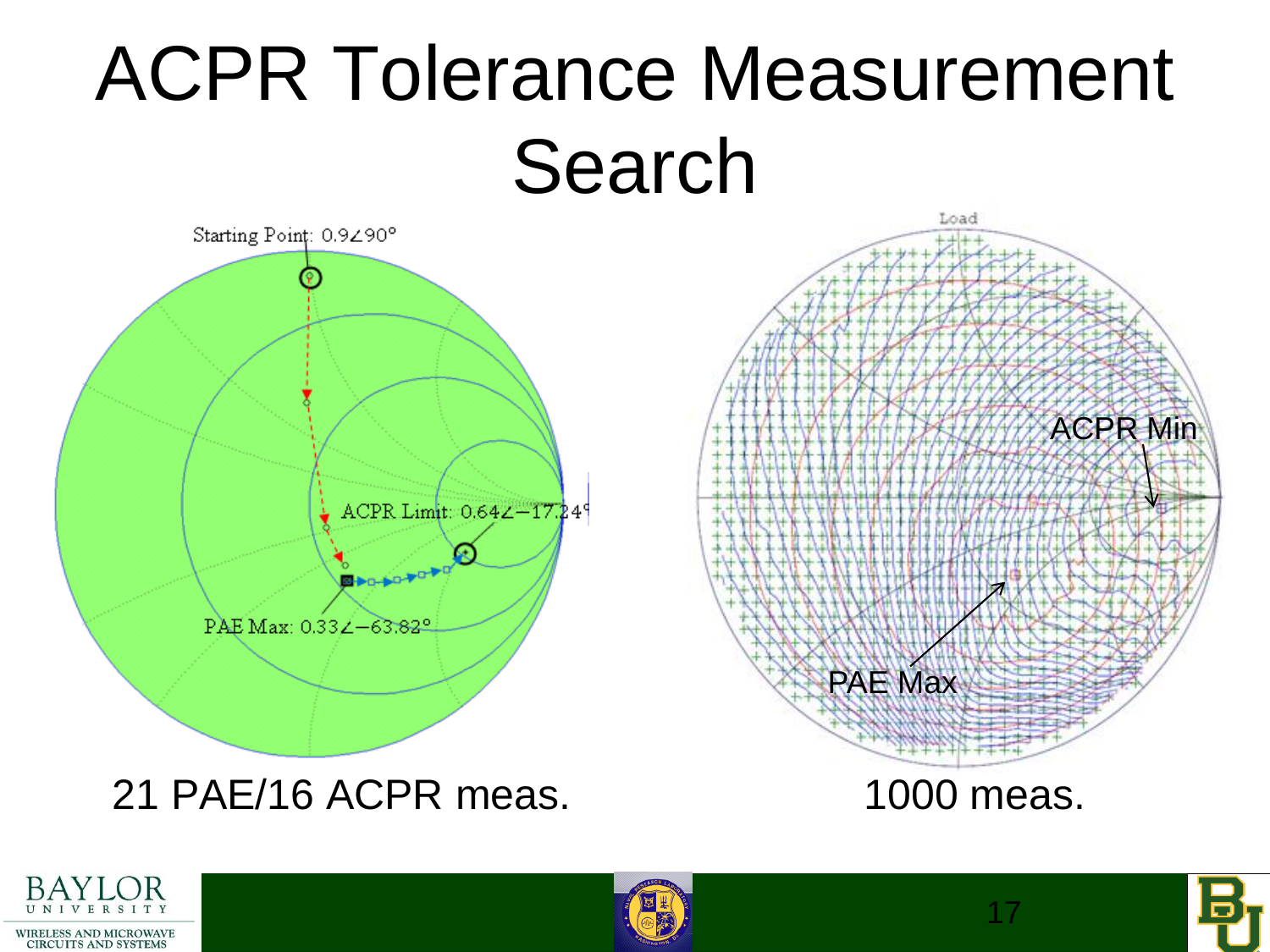# ACPR Tolerance Measurement: Multiple Starting Points

• End-point statistics:

| <b>ACPR Data Analysis</b>                                  |  |                                        |  |  |
|------------------------------------------------------------|--|----------------------------------------|--|--|
|                                                            |  | <b>Resistance Reactance ACPR Value</b> |  |  |
|                                                            |  | Mean: 2.919051831 -1.87294 -29.4816667 |  |  |
| Standard Deviation:   0.499853462   0.300257   0.044360643 |  |                                        |  |  |

• All starting points converge to approximately the same point on the Smith chart.





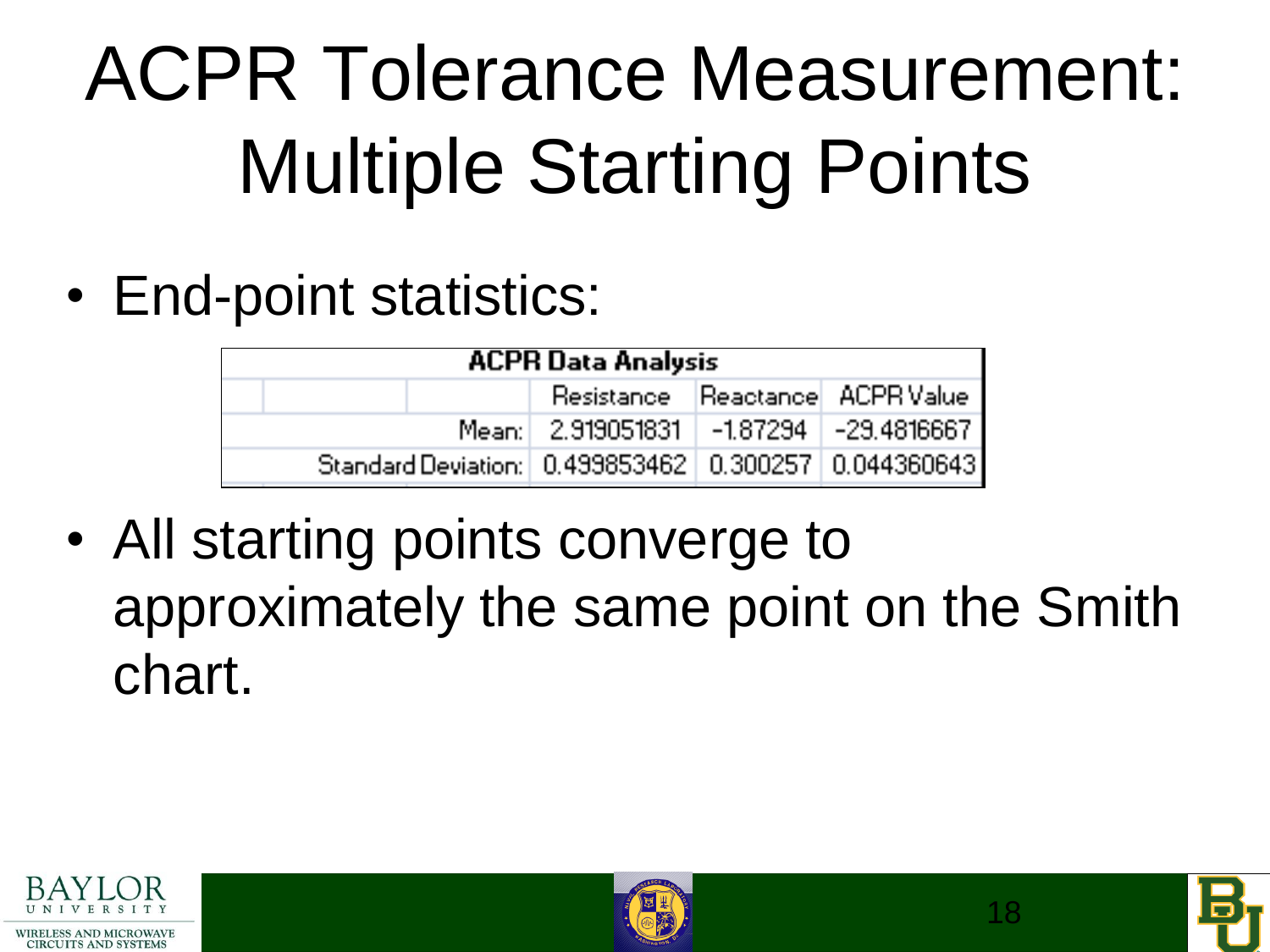# **Conclusions**

- For radar power amplifiers, the highest possible power efficiency should be obtained while meeting linearity requirements.
- A load-pull search optimizing PAE under ACPR requirements has been developed.
- Excellent correspondence has been obtained in both measurement and simulation with traditionally acquired load-pull queries.
- The work is broadly applicable to both real-time reconfigurable systems and bench-top laboratory measurements.





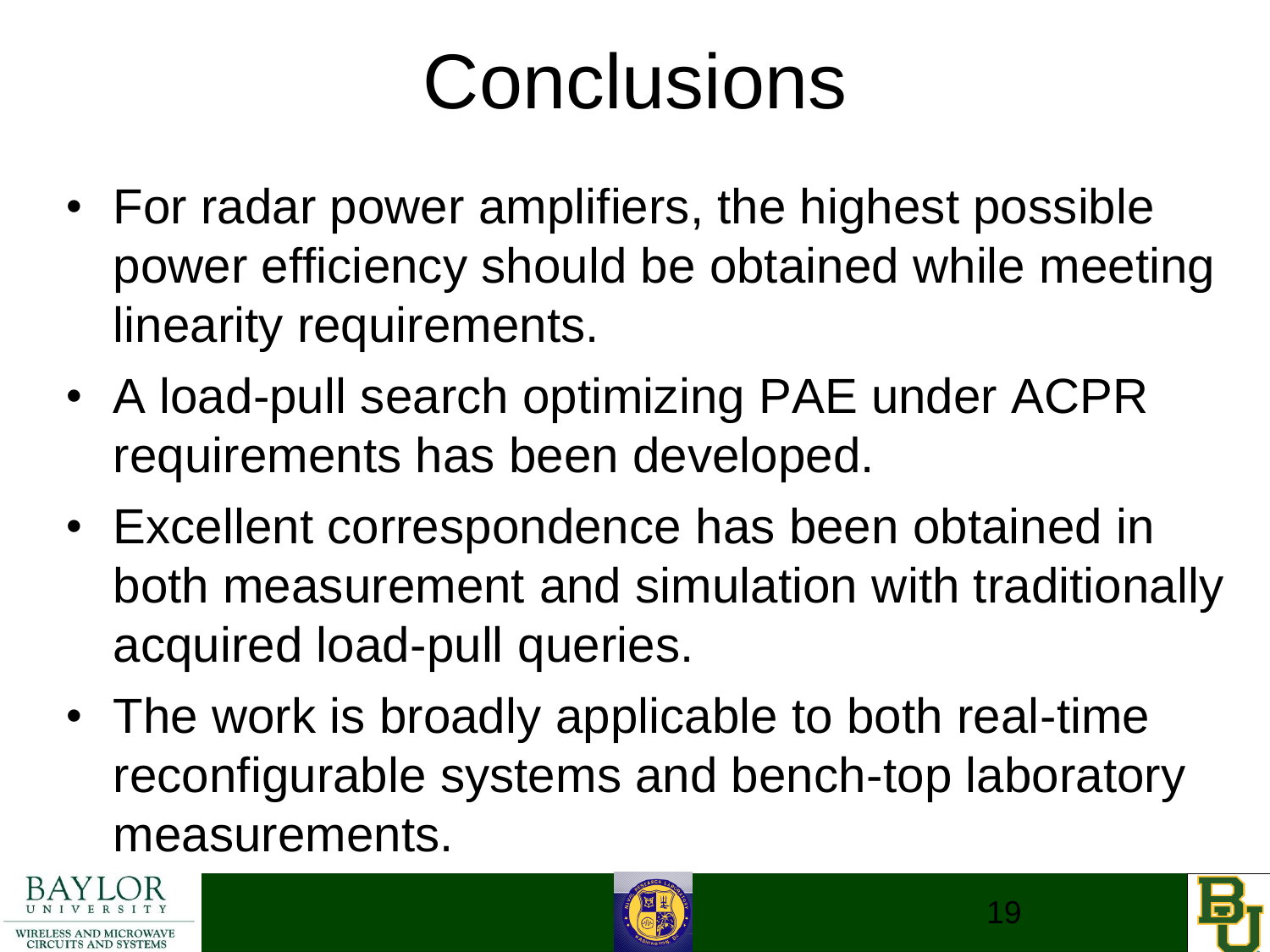# Acknowledgments

- This work has been funded by a grant from the U.S. Naval Research Laboratory.
- Agilent Technologies, for cost-free loan of the Advanced Design System software.
- Modelithics, for donation of the model libraries through the Modelithics University Program